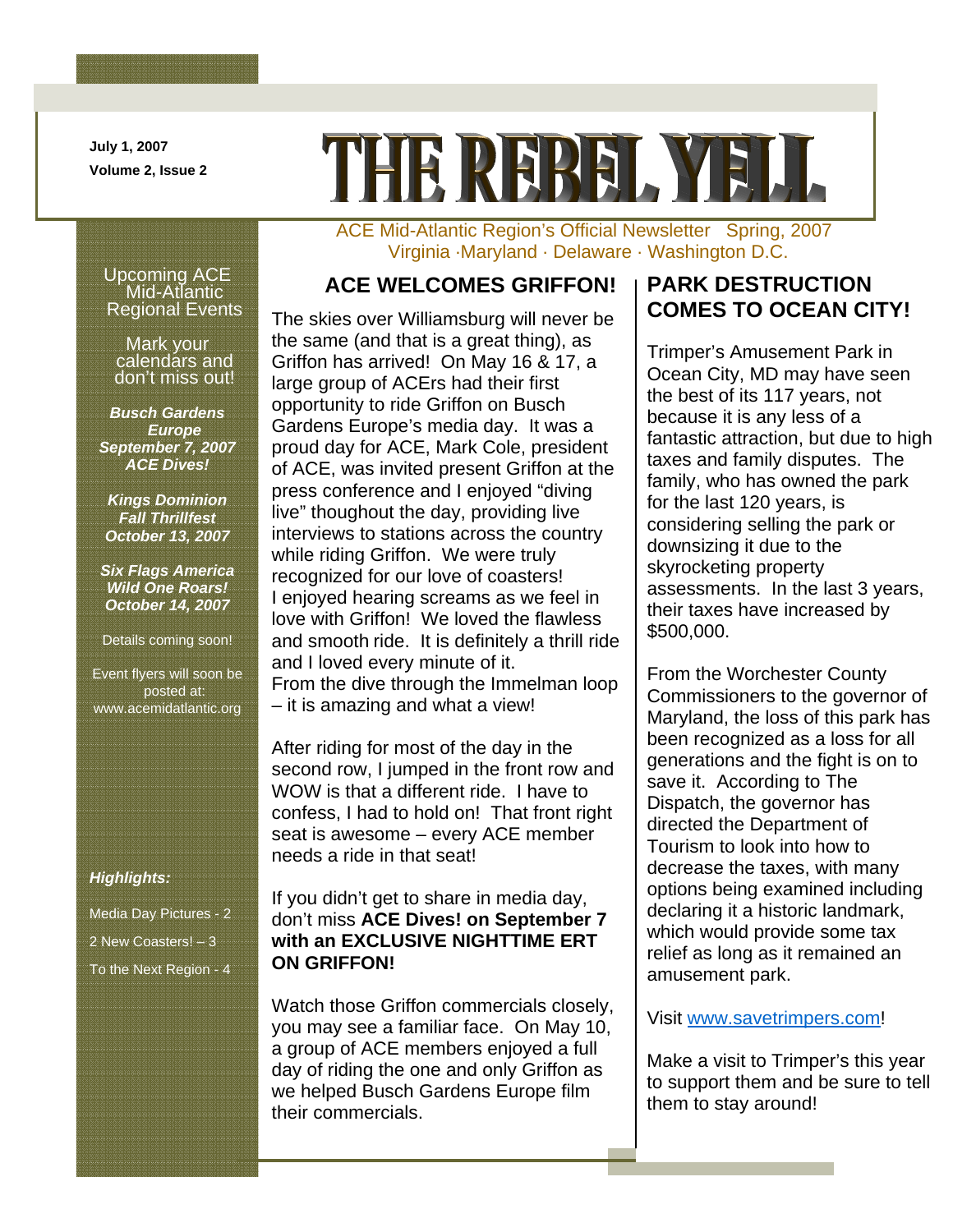## THE REBEL YELL **Page 2 of 10**

### **MEDIA DAY FUN!**





Mark Cole, ACE President, presenting Griffon! Donnie Mills rode with ACE Executive Committee members!





Larry Hoff from CW11 New York **Evangelos Ringas and Ken Moore (both asst reps)** was entertainment to everyone! won't get anything on their face!

IN OTHER NEW COASTER NEWS: THE PYTHON COASTER AT GO-CARTS PLUS AND THE WILDCAT AT ADVENTURE PARK USA ARE OPEN FOR RIDING!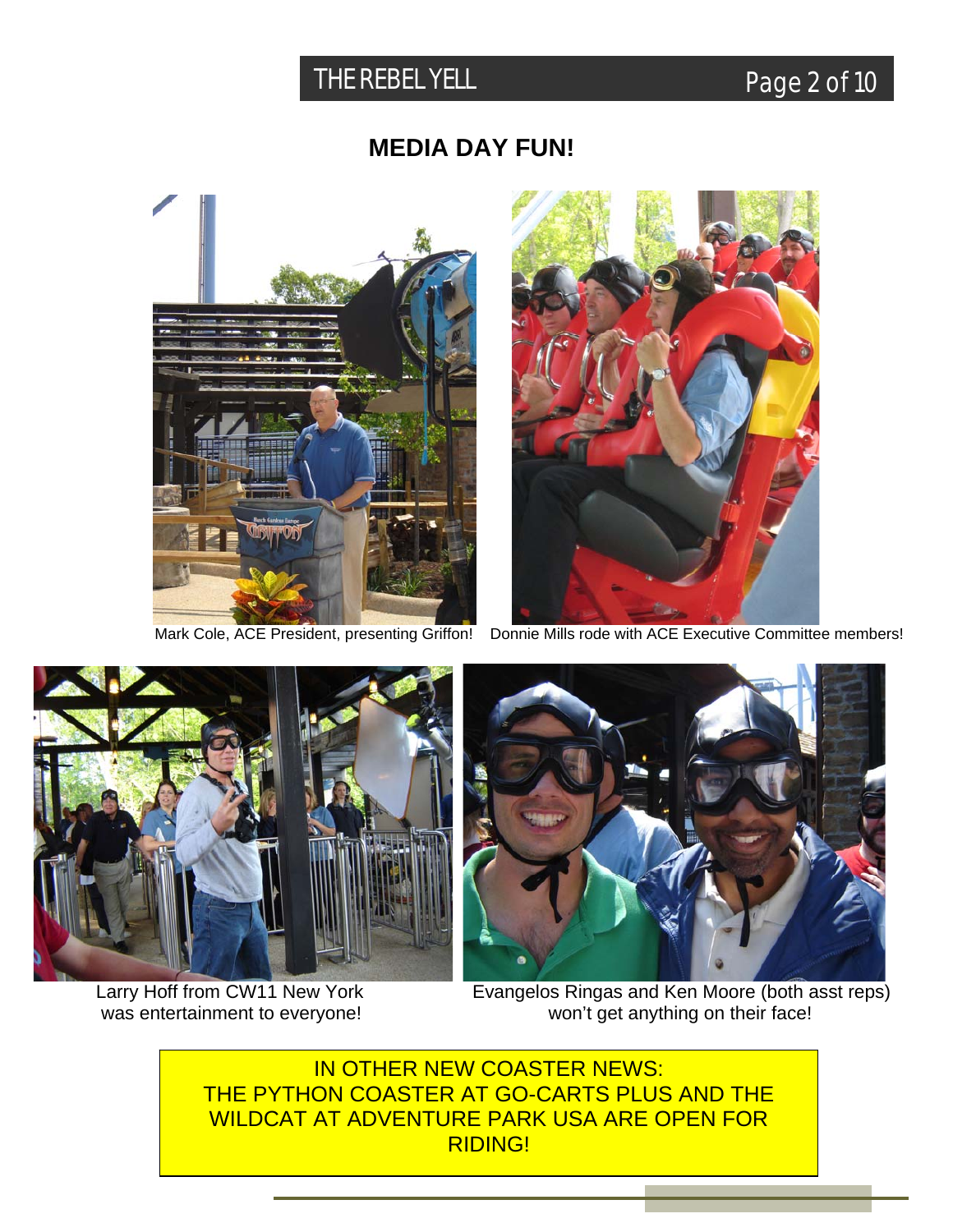### **AND NOW THERE ARE FIVE!**

FORGET HAVING THREE COASTERS IN OUR REGION, THE COUNT IS NOW AT FIVE! YES, MID-ATLANTIC WE HAVE FIVE NEW COASTERS FOR 2007!

Virginia Beach Motor World Opened the Motor World Express on May 28, 2007! The coaster is a Herschell Little Dipper with an oval track layout.



Photo courtesy of [www.rcdb.com](http://www.rcdb.com/) Roller Coaster Database

At Wisp Resort in Deep Creek, Maryland construction is underway and predicting a July 2007 opening for their new Mountain Coaster. This coaster is a cross between an alpine slide and a roller coaster, according to Wisp Resort website. It will feature 350 foot vertical descent and 3500 feet of tubular track that will "turn, twist, corkscrew, dip and roll", according to Lori Epp from the Wisp Resort and is expected to run at about 25 mph. This will be the fourth mountain coaster in the United States and the second of the east coast. For more information coming soon, including rates and hours of operation, visit [www.wispresort.com](http://www.wispresort.com/) and click on summer activites.

> **CONGRATULATIONS MID-ATLANTIC! THE REBEL YELL NEWSLETTER TIED FOR FIRST PLACE IN THE JUDGE'S CHOICE AWARD AT COASTERCON XXX!!! THANK YOU TO EVERYONE WHO CONTRIBUTED TO OUR SUCCESS!**  LET'S GO FOR A REPEAT, SO KEEP YOUR IDEAS COMING!!!!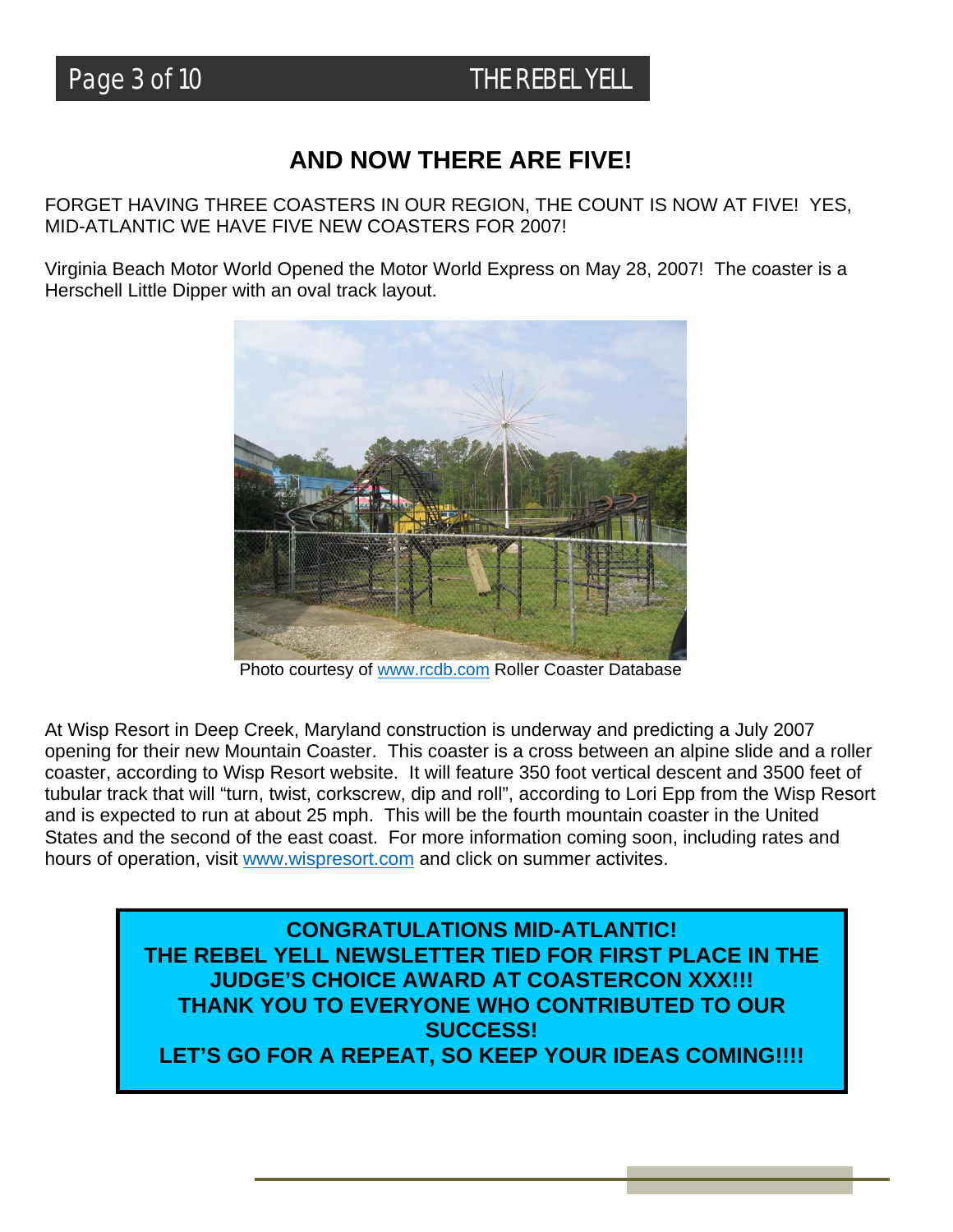### **HEADING OUT – VISITS TO THE NEARBY REGIONS!**

Submit your story to appear in the next issue!

### **Off to Santa's Land in Cherokee, NC**

It was Memorial Day weekend finally, after a long winter of "When can we go to Santa's Land?" and The Ringas family is off to Cherokee, NC. What got this all started? A brochure in June of last summer featuring the "Rudicoaster". I planned a long weekend including Ghost Town in the Sky, but that hit a snag when I discovered Cliff Hanger would not be operating yet. After a six hour drive, we stopped over to spend the night with my parents and take them on our little day trip. It was Saturday morning and we planned a 6:30am departure for the 2 ½ hour drive west. With the 7 of us (kids, grandparents, and Evangelos and myself) in my SUV and the stroller tied of top, we were off (and almost on time). A short 30 minutes later, the "are we there yet?" started, so it was time for a movie.

Arriving at 9:00am sharp, we were finally at Santa's Land and it was time to ride the Rudicoaster.

We were surprised to find such a cute park with the endearing qualities of stepping back in time. The employees were so friendly and all dressed as elves. The kids were able to ride every ride in the park along with enjoying bears and many other animals. There were even free paddleboats! It was a great park and best of all – you could bring in your own food, anything that you wanted! My parents especially enjoyed it – as self-declared "bench riders", this is hard to find for them. (Bench rider – a non-rider who literally sits on the bench all day; e.g. my parents with a child who could not get enough roller coasters). Finishing up at Santa's Land, we took a quick drive through Cherokee to Cherokee Fun Park so the kid's could ride Miner Mike. This is a go-cart track with a few rides for the kiddies. Sorry, no adults on this Miner Mike!

If you head out to Cherokee, don't miss visiting the Indian Reservation and take in Unto These Hills – an awesome outdoor drama. Ghost Town in the Sky is only 30 minutes away with Cliff Hanger and Tumbleweed, both still under construction and Dollywood is about an hour away. Cherokee is a fantastic vacation spot with lots to do – we want to go back and float down the river on an intertube; it looked like lots of fun. And then we all drove back the 2 1/2 hours, exhausted. What a great day trip we had!



Miner Mike at Cherokee Fun Park (NC)

CONGRATULATIONS TO BRAD OLIVER from Rehobath Beach, DE on winning the Griffon sweepstakes. Thank you to Busch Gardens Europe for offering the contest!

**ACE MID-ATLANTIC REGION IS HOSTING: ACE DIVES! AT BUSCH GARDENS EUROPE ON September 7, 2007 WITH AN ERT ON GRIFFON.**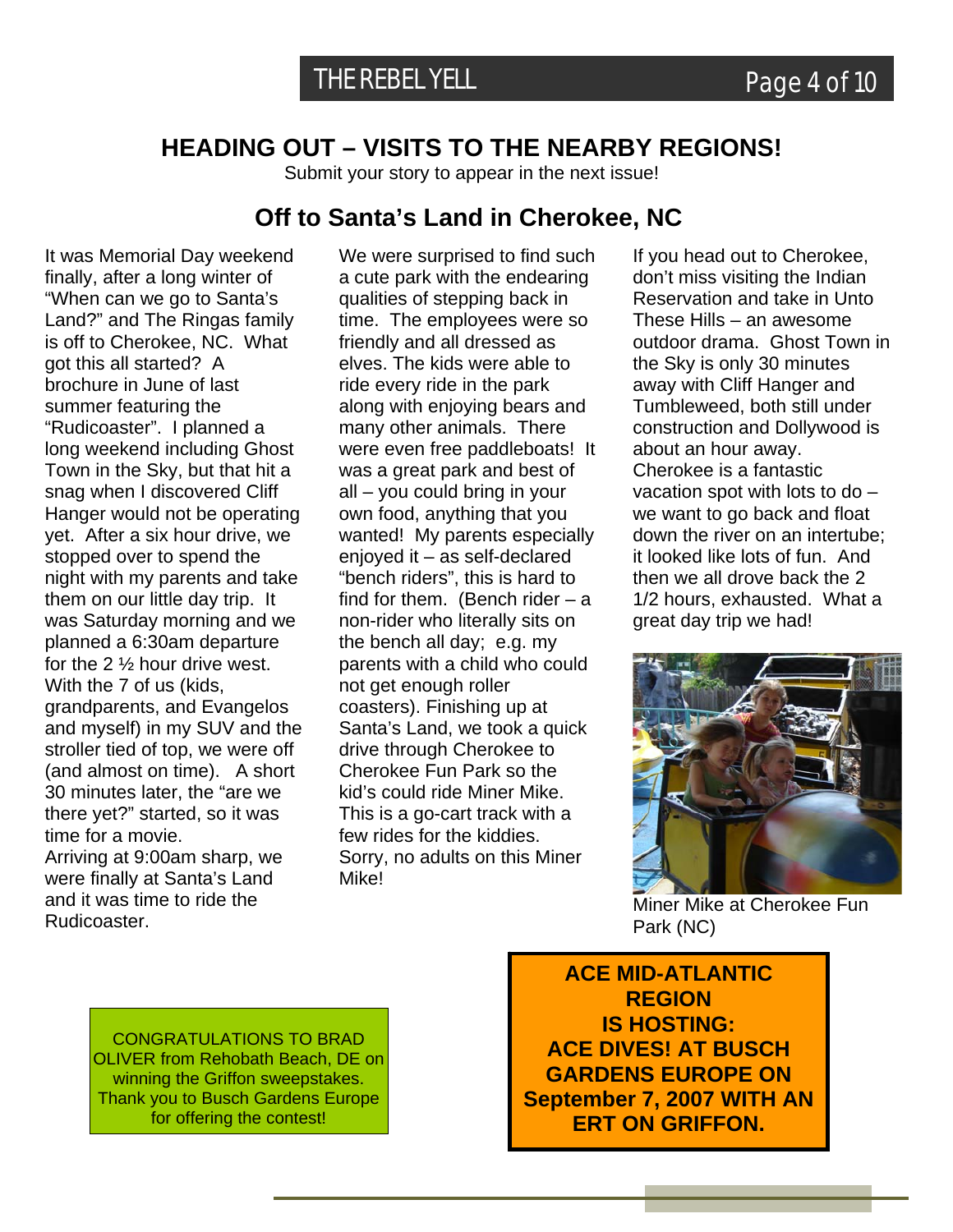### Page 5 of 10 THE REBEL YELL

### **A TRIP NORTH By Stephen Gray, Mid-Atlantic Assistant Rep**

A short drive from Washington DC is a great park that I find to rival any major theme park on the east coast. I am talking about Hershey Park in Hershey Pennsylvania. The town and the park atmosphere make this the perfect getaway for a great day trip if you live close by.

 Milton Hershey throught many years of effort took this town from little known cow pastures to the chocolate capital of the world. Those of use who like roller coasters are also starting to consider it to have a fine world class collection of roller coasters. It may not have the biggest or the fastest but it can easily provide excitement for any level of rider.

As Hershey celebrates its  $100<sup>th</sup>$  year as an amusement park we should remember that is the simple founding values that make this park so great. I have never had a bad customer experience or a miserable day. Even when it rains you still have the fun of Chocolate World to help pass the time.

The Boardwalk was added this year to help celebrate the  $100<sup>th</sup>$  anniversary. We all remember trips to the seashore with our families - the rides, the salt air and the food. This new section of the park nestled between Wildcat and Lightning Racer is their homage to the days gone past at your favorite sea side resort.

Hershey pulled out all the stops to make this addition world class. Already in this section of the park you have Roller Soaker, Tidal Force and Canyon River Rapids. With the addition of the new water area, which includes a wave pool, tornado slide, what I call a tidy bowl slide and a new water play structure it is certain that this part of the park should have signs that state: Warning! You Will Get Soaked.

 The landscaping includes sand where flowers would normally be and also beach themed music. You have the traditional seaside fare as well. If you close your eyes you can actually picture yourself at the sea shore.

 The wave rider is the highlight of the new section. Here you can ride the endless wave and experience the freedom of the ocean in a confined safe environment. The only part that makes it scary is the people watching you trying not to fall off your board. You do not even have to ride to have fun at this attraction.

 I find that Hershey is a great value - world class rides, free chocolate, friendly clean family atmosphere and a great ride through the historic Pennsylvania country side. If you get a chance make sure you take a day and enjoy all that Hershey has to offer.



Photo by ride operator. Front to back: Chris Noel, Jim Harris of Virginia Beach, John Allen of Midlothian, VA, and Gloria Nackamura of Pacific Palasades, CA

### **Done with Griffon, on to the Python!**

While John Allen isn't the only ACE-er having ridden this coaster in all its incarnations (OH, NC, & VA) according to Gloria Nackamura, he's the first to have done it in the  $3<sup>rd</sup>$  location since he rode with the owner and employees on 4/21/07 before it opened to the general public at Go Karts Plus, Williamsburg, VA. Locations were in a shopping center 2<sup>nd</sup> floor Jeepers in Cleveland, OH (original specifications), in a shopping center 2<sup>nd</sup> floor in Gastonia, NC (lift hill lowered 1 foot to accommodate ceiling after ceiling was raised by shopping center), and Go Karts Plus (on concrete footers to simulate the original lift hill height). John rode on 6/25/04 in OH during CoasterCon 2004, in Gastonia, NC (3/25/05), and in Williamsburg (4/21/07 & 5/16/07). – Submitted by John Allen of Midlothian, VA.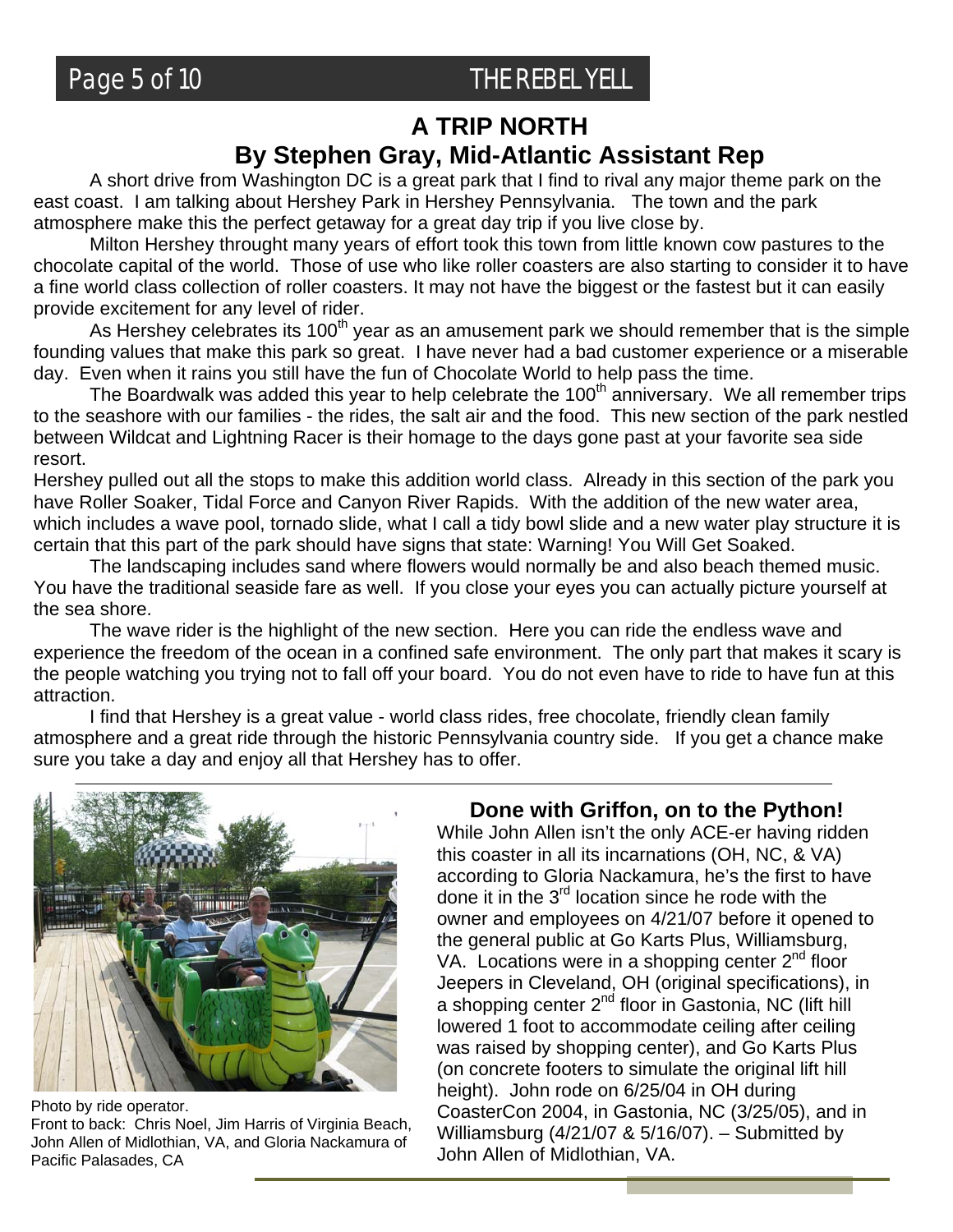### **Did The Seatbelt Get Smaller?**

By Stephen Gray, Mid-Atlantic Assistant Rep

It is a coaster lover's worst nightmare. I am not talking about driving several hours to a park only to realize that the park is closed for the day or that the one ride you wanted to experience is down for maintenance. I am talking about something that can ruin your day even if all the rides are open and running.

 What is this unseen force I am talking about? It is the natural process that happens every winter to every person - gaining weight. You often do not realize what has happened until you go to sit down in that coaster car and it takes not one but two attendants to get you into the harness, or you don't fit and have to slink down the exit ramp while everyone watches. I know it has happened to me.

 Growing up I was a constant 170 and slim - I could fit into almost anything. This changed in college and graduate school; The long hours combined with eating nothing but fast food for a quick meal will take its toll on even the healthiest persons. It is not a problem with just coaster enthusiasts, but a national problem.

 When I stepped on the scale in February this year I was hit with the harsh reality. I was fat and way out of shape. My belly had become to resemble the Hindenburg shortly before its crash landing in New Jersey. If I had any hope of being able to ride coasters this summer I needed a change. A big change.

Making the change to eat better and start an exercise program is something that our society does not let us do easily. Look at any restaurant you go to lately. The portions have increased 33% in the past several years. Here is an example for the portion distortion quiz which is provided by the National Institute of Health. This is for a bagel that you might pick up on your way to work in the morning from a local shop.

Just to show you a comparison it would take you a total of 50 minutes of raking leaves to burn of the calories in the today bagel above. I highly recommend that you take the quiz from the NIH to

see how distorted the portions of today have become. <http://hp2010.nhlbihin.net/portion/>



 20 YEARS AGO TODAY 140 CALORIES 350 CALORIES

So faced with this dilemma of needing to make a change I first looked at what I was eating on a regular basis. For two weeks I kept a food diary. I found that I was eating the staple amusement park foods often. I liked chicken fingers with huge amounts of soft drinks. Vegetables were rarely a part of my diet and I did not eat healthy snack foods.

The hardest change to make was the elimination of soda. Although the Federal Government does not label caffeine as an illegal drug it should be. I was drinking a 12 pack of Regular Pepsi a week. If you looked at my fridge I had one pack open and the back up ready to go for when that ran out.

I stopped cold turkey. I switched to ice tea and water. I got a bottle of water and used the Crystal light to go packs to flavor it. They contain very little sugar, no caffeine and are low in fat content. They come in a variety of flavors. Since making this change to date I might now have one soft drink a week.

 After going thru major caffeine withdrawl, the results started to speak for them selves. I had lost 8 pounds in a month and a half without the soda in my life. I did not do any special exercises or alter

Continued page 7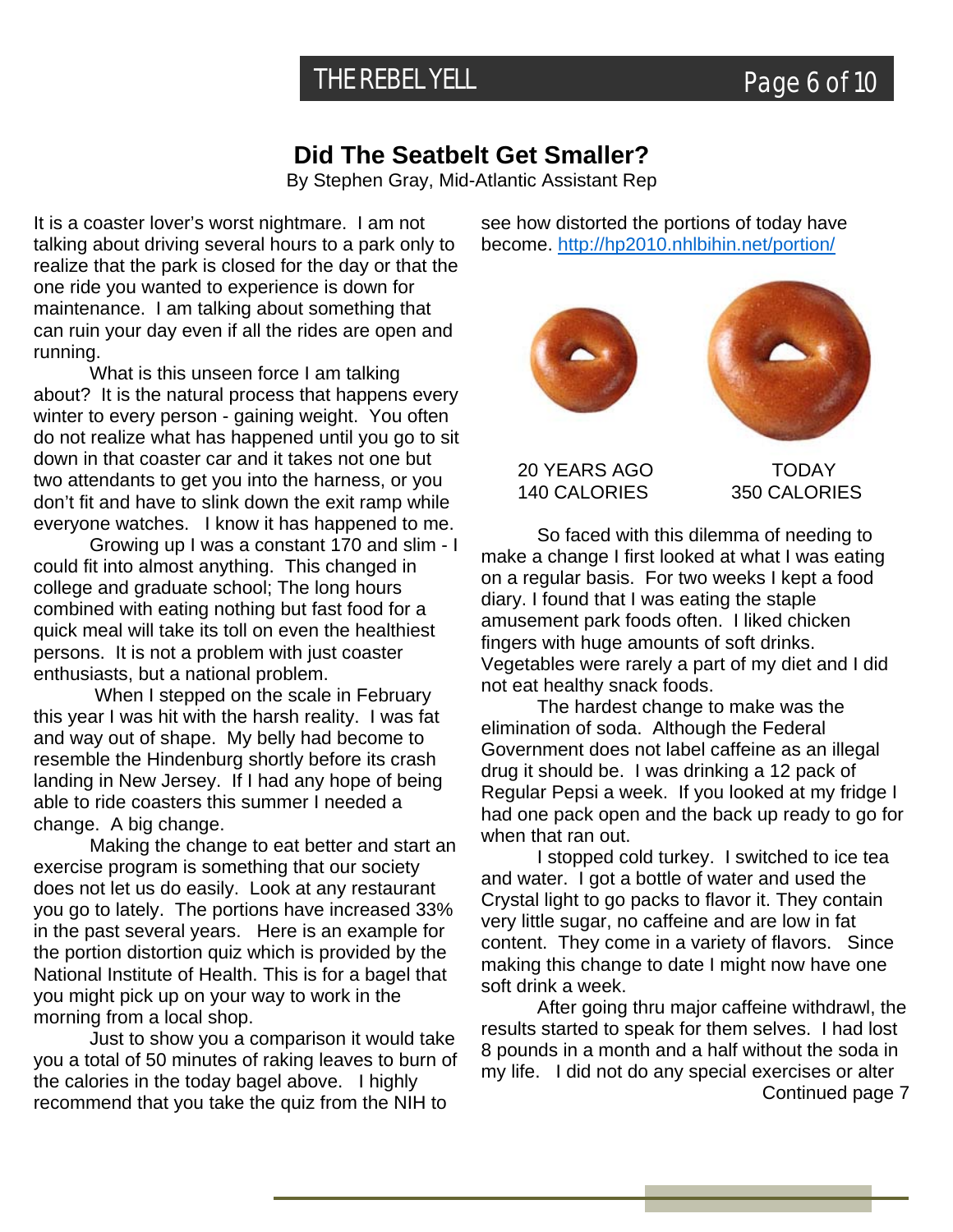Shorter Seatbelt? Continued from page 6 my routine in anyway. I just stopped drinking the soda. My cholesterol also fell back into the healthy range for the first time in many years.

 I also changed how I snacked. Instead of eating chips, or other snacks that were brought into the office by my co-workers. I replaced them with a jar of pretzels on my desk which is a healthier option to Dunkin Donuts. Another snack idea is seedless grapes. If you take them and freeze them you can eat them anytime you want. They are low in calories and fat.

 If you feel that you need a change it is probably time to make one. I can tell you, it is not an easy thing to do. You are going to have times that you just want to quit and go eat a Big Mac at McDonalds. Don't do it. If you need motivation just

### Page 7 of 10 THE REBEL YELL

think of how good the breeze feels in your face as you race around your favorite coasters course. That was not something I was willing to go give up in my life.

 I am not a health expert in any sense so consult your doctor before you start a program to loose weight. Mine had a variety of tips, but most of all he was my biggest supporter and motivator. You will find that your family will also be a great place for the support you may need and other coaster enthusiasts like me are here to help.

 Since starting my quest I have lost a total of 22 pounds and two pant sizes. At the end of the long work day I find myself having more energy to spend with family and friends. Make the change to start enjoying you life. I did it and I know you can to. Do you really want to give up riding coasters because you're too fat or out of shape?



Robert and Karen Stanga on the **Assistant Reps Ken Moore and Danny Barnes** Dan and Jill Ryan on Howler at Kentucky Rumbler at CoasterCon XXX with Alicia Moore on Steel Force at Coaster Madness Holiday World during Coastercon XXX

### **KINGS DOMINION PROMOTES NEW GENERAL MANAGER**

Kings Dominion announced on June 30, 2007 that Pat Jones, former director of the park's resale division has been named vice president and general manager of Kings Dominion. Accoding to Kings Dominion, "Ms. Jones will oversee and direct all aspects of the business for the Virginia theme and water park, as well as park's long-range strategic planning initiatives."

Richard Zimmerman, the park's former general manager, was promoted to regional vice president president. This position was newly created by Cedar Fair Entertainment Company and will allow Zimmerman to oversee several of the Cedar Fair amusement parks and waterparks, including Kings Dominion.

Continued on page 8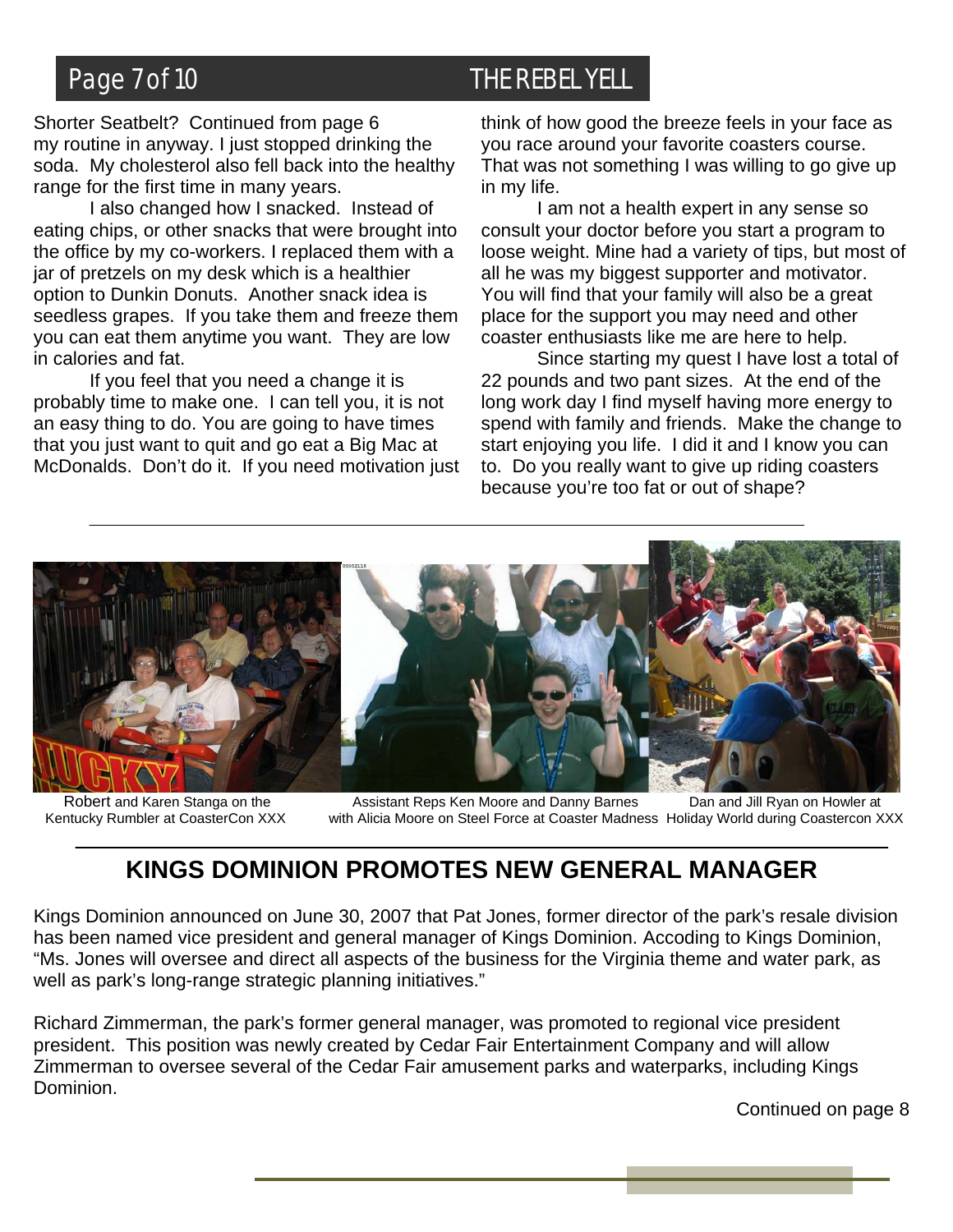### THE REBEL YELL **Page 8 of 10**

### Continued from page 7 New General Manager at Kings Dominion

"I am extremely pleased to announce the promotions of Pat Jones and Richard Zimmerman," said Jack Falfas, chief operating officer, Cedar Fair Entertainment Company. "Each of them has worked in this industry for many years and are well prepared for the responsibilities and challenges they will face in their new roles. I know they will bring the skills, experience and leadership needed for Cedar Fair to continue to provide our millions of guests with outstanding and memorable visits to our parks."

According to Kings Dominion, "Ms. Jones has more than 28 years of experience in the theme park industry where she has served in a variety of field and corporate leadership roles. She began her career as a seasonal employee at Kings Dominion, and was eventually promoted to a full-time games department manager in 1983. Throughout her career, Ms. Jones continued to advance, and moved to Charlotte , North Carolina in 1994 as vice president of resale at Carowinds amusement park. In 1996 she transferred back to Richmond as vice president of resale at Kings Dominion where she worked until 2003. In 2004 she was named senior vice president of resale for Paramount Parks. In that role, she oversaw the company's food and beverage, merchandise and g ames businesses. She returned to Kings Dominion in 2006 as director of resale."

### **WELCOME TO THE NEWEST MEMBERS**

Meg Burnett, Newport News The Miller Ahalt Family, Middletown David and Christine Casey, Gainesville The Miller Family, Silver Spring Ben Jackson, Mechanicsville Wesley Jacocks, Norfolk David Lamczyk, Stafford **Washington, D.C.** John Mellott, Alexandria Daniel Paczak, Falls Church Kathie Kramer Kathie Kramer Kathie Kramer Daniel Plott, Virginia Beach Kenneth Pond Kenneth Pond Melina Ringas, Glen Allen Tony, Ellie, and Anthony Venafro, Midlothian

### *Maryland* **Maryland Communication Communication Communication Maryland**

John and Keira Apker, Springfield **Howie and Howard Fischer, Germantown** Stephen Bearden, Hampton **Robert William Harvey, Silver Spring** Vic Bright, Orange **Brian Lazar and Katie Hoppe, North Potomac** Kristian Hall and Jeannene Pettett, Stafford Stephen and Debra Stackwick, Germantown

### **UPCOMING EVENTS**

**Preservation Conference** August 4-5 Six Flags Great Adventure and Coney Island's **Astroland ACE Dives!** September 7, 2007 Busch Gardens Europe (Williamsburg, VA) **ACE Coaster Classic** September 8 Carowinds (Charlotte, NC) **ACE Day at Family Kingdom** September 9 Family Kingdom (Myrtle Beach, SC) **Ridefest '07** October 7, 2007 Lakemont Park **Fall Thrillfest** October 13, 2007 Kings Dominion (Doswell, VA) **Wild One Roars!** October 14, 2007 Six Flags America (Largo, MD) **Smokey Mountain Coasterfest** November 17, 2007 Dollywood (Piegeon Forge, TN)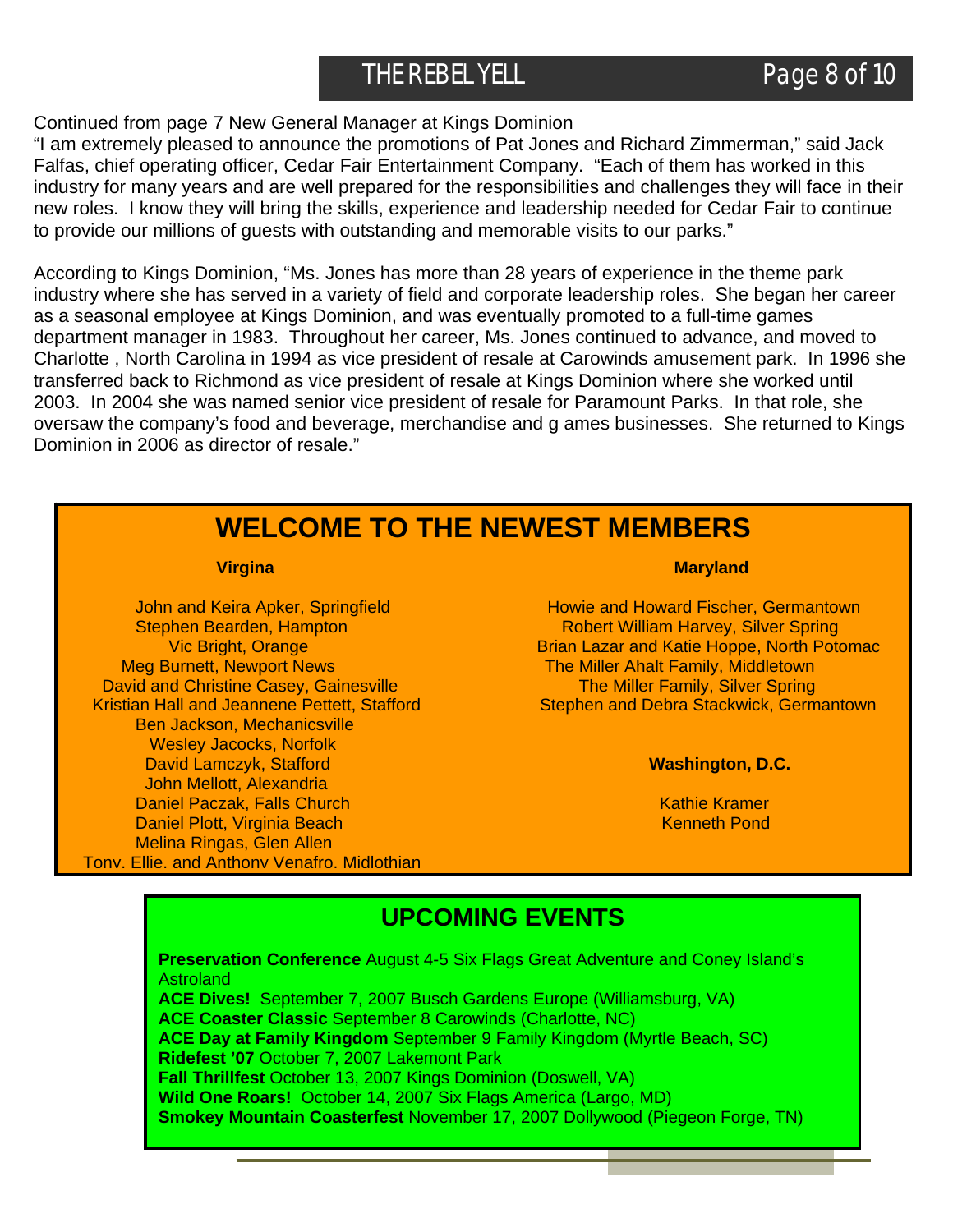I



### **Newsletter and Website**

Elizabeth Ringas [eringas@aceonline.org](mailto:eringas@aceonline.org)  Regional Representative

Danny Barnes [dbarnes@aceonline.org](mailto:dbarnes@aceonline.org)  Assistant for Newsletter and Events

Stephen Gray [sgray@aceonline.org](mailto:sgray@aceonline.org) Assistant for Newsletter and Events

Ken Moore [kmoore@aceonline.org](mailto:kmoore@aceonline.org) Assistant for Website and Events

Evangelos Ringas ebringas@aceonline.org Assistant for Electronic Mailings

Send submissions for publication to: Elizabeth Ringas eringas@aceonline.org

We're on the Web! *See us at:*  **[www.acemidatlantic.](http://www.acemidatlantic/)org** 

### From the Backseat…

What an exciting year we are having in our region! I love to see members working so hard; it gives all of us more motivation to generate ideas and bring in new fun! Five new coasters have been unbelievable and I am still trying to get out and ride all of them!

The honor of winning first place for our newsletter at Coastercon is one that I never dreamed of as a first time entry into the contest. I hope to keep making the newsletter even better and give you what you want to read.

I continually hear great ideas of things that we can bring to the region and would love to implement all of them. If you have an idea or can lend a hand to help us do more, please contact me. It is simply you that makes our region great! - Elizabeth

# IS IT TIME TO RENEW?

Don't let your membership run out!

If it is time to renew, please renew quickly, so that you don't miss out on the Rebel Yell and other ACE publications and all the quick email updates and fun stuff ACE has going on. If you have lost your renewal notice, no fear, go to americancoasterenthusiasts.com and renew online or use the downloadable renewal form. If you cannot access the form, please drop me an email.



Pictures of Kings Dominion's Annual Roller Coaster Building Contest

### ARE YOU GETTING EMAILS FROM ACE?

If you have not received an email in at least a month, go to [www.americancoasterenthusiasts.org](http://www.americancoasterenthusiasts.org/) and update your profile! **Be sure to update your profile with your new email address also!**  Also, be sure to add her to your address book so that her emails are not rejected as spam. Emails are sent from two email addresses – [ringas@](mailto:ringas@)yahoo.com and [eringas@yahoo.com,](mailto:eringas@yahoo.com) so add them both.

**Email is the best method to get information to you quickly and sometimes the only way!** 

### Page 9 of 10 THE REBEL YELL